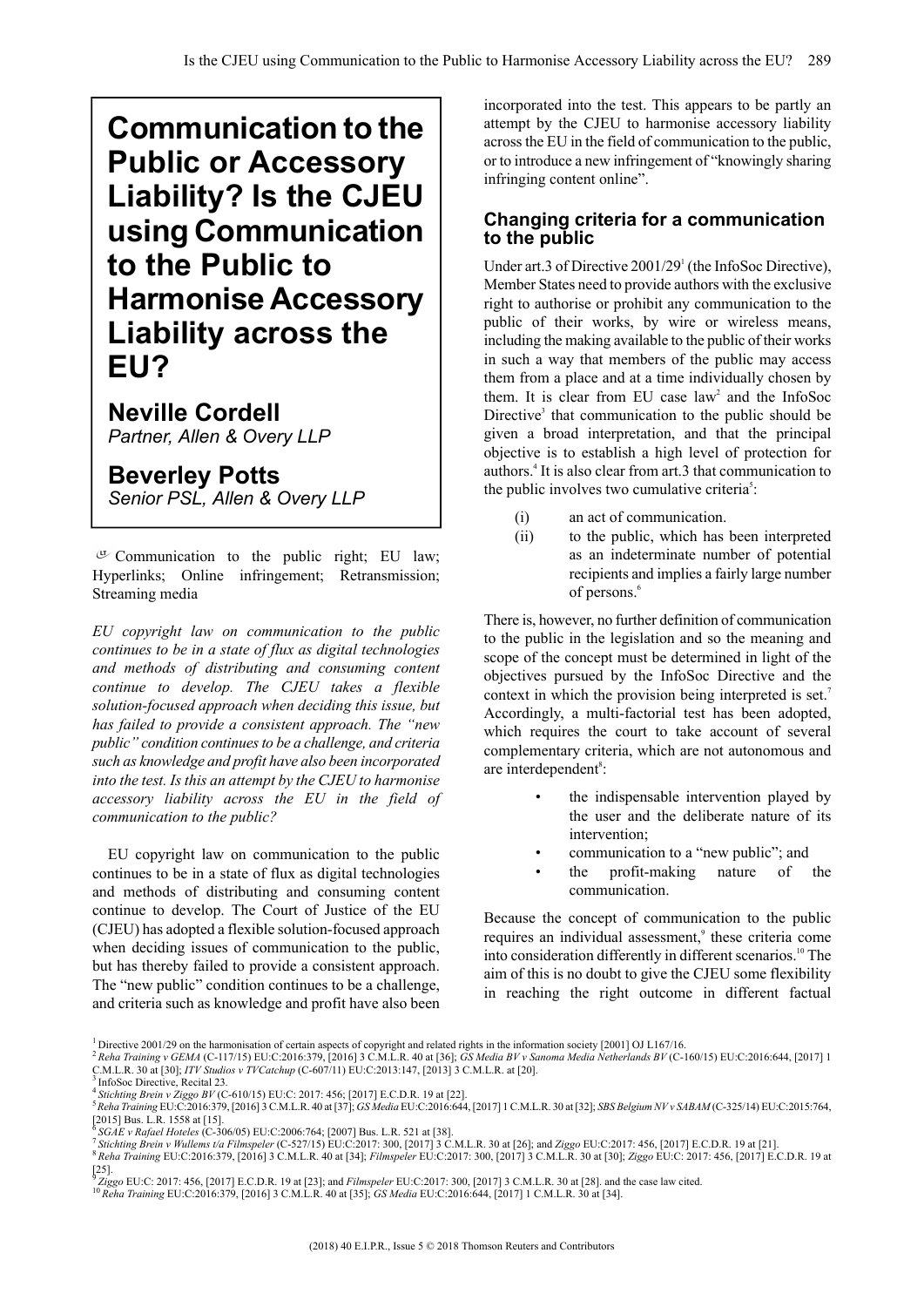circumstances. However, applying the criteria differently in different contexts has led to a problematic inconsistency in the construction of art.3, and this leads to overall uncertainty. For example, in *Reha Training*, *FA Premier League* and *TV Catchup*, 11 cases concerning retransmission of TV broadcasts, $12$  it was stated that the profit-making nature of a broadcast was irrelevant or not determinative for liability, although it was relevant for the purpose of determining any remuneration due in respect of the transmission. Conversely, in the *GS Media* case<sup>13</sup> concerning hyperlinking to unauthorised content on the internet, the profit-making intention of the alleged infringer was a key factor. In *Filmspeler*, <sup>14</sup> and confirmed in *Ziggo*, <sup>15</sup> the court made an unhelpful comment that the profit-making nature of the communication is indeed "not irrelevant".

There have also been inconsistent ECJ rulings on whether a communication to the public requires a transmission or whether it is sufficient that the work is made available.<sup>16</sup> The CJEU in *Svensson*<sup>17</sup> and *Rafael* Hoteles<sup>18</sup> did not require an actual transmission if the work was made available to a public in such a way that the persons forming the public could access it, irrespective of whether *they availed themselves of that opportunity*. In contrast, the CJEU in *Reha Training*, <sup>19</sup> *FA Premier* League<sup>20</sup> and *SBS Belgium*<sup>21</sup> placed great emphasis on there being a transmission of the protected works. This was also the case in *VCAST*<sup>22</sup>, which confirmed that the making available of copies of TV programmes saved in the cloud must be authorised by the copyright holder.

In balancing these factors, the weight given to each of these criteria has also fluctuated. Earlier cases appeared to concentrate on the issue of whether there was a communication to a "new public".<sup>23</sup> However, more recently, the court has placed greater emphasis on the user's deliberate intervention and indispensable role<sup>24</sup> and in the most recent cases<sup>25</sup> the court emphasised *above all* the essential or indispensable role played by the operator and the deliberate nature of his intervention.

#### **Why does the communication need to be to a "new public"?**

One further problem with CJEU case law on communication to the public is that the CJEU insists on applying the "new public" requirement, even though there is no basis for it in the legislation. Article  $3(1)$ , on its face, contemplates that the copyright authors are to have control over any communication to the public of their works. This is also the case in art.11 of the Berne Convention<sup>26</sup> and art.11*bis* of the Berne Convention gives control over all communications to the public when made by an organisation other than the original one.

The "new public" criterion was first mentioned in the *Rafael Hoteles* case,<sup>27</sup> in relation to cable retransmissions in hotel rooms. There was a mention<sup>28</sup> that the communication in those particular proceedings constituted, according to the Berne Convention art.11*bis*(1)(ii), a communication made by an organisation other than the original one. The court then stated that "such a transmission is made to a public different from the public at which the original act of communication of the work is directed, that is to a new public". As such, the ECJ seems to have given a "new public" as an example of where there is a communication by an organisation other than the original one but this has somehow turned into a separate requirement that the retransmission should be to a "new public", divorced from the provisions of the Berne Convention. Article 11*bis* of the Berne Convention expressly states that a rebroadcast requires the author's authorisation, and Recital 23 of the InfoSoc Directive specifically states that the right of communication to the public covers transmission and retransmission. If another organisation rebroadcasts to the same public, that should still require authorisation.

### **Problems with hyperlinking and the "new public" requirement**

In*TV Catchup*, <sup>29</sup> the CJEU came to a pragmatic correction of the new public criterion, in relation to internet streaming: there was no need for the communication to

- <sup>14</sup> *Filmspeler* EU:C:2017: 300, [2017] 3 C.M.L.R. 30 at [34].
- <sup>15</sup> *Ziggo* EU:C: 2017: 456; [2017] E.C.D.R. 19 at [29].

<sup>18</sup> *Rafael Hoteles* EU:C:2006:764; [2007] Bus. L.R. 521 at [43].

- <sup>20</sup> *FA Premier League* EU:C:2011:631; [2012] 1 C.M.L.R. 29 at [193].
- <sup>21</sup> *SBS Belgium* EU:C:2015:764; [2015] Bus. L.R. 1558 at [16[: "any transmission of the protected works …". <sup>22</sup> *VCAST Ltd v RTI SpA* (C-265/16) EU: C:2017: 913; [2018] E.C.D.R. 5 at [42].
- <sup>23</sup> *Rafael Hoteles* EU:C:2006:764, [2007] Bus. L.R. 521; and *Svensson* EU:C:2014:76, [2014] 3 C.M.L.R. 4.
- <sup>24</sup> *GS Media* EU:C:2016:644; [2017] 1 C.M.L.R. 30 at [35].
- <sup>25</sup> *Filmspeler* EU:C:2017: 300, [2017] 3 C.M.L.R. 30 at [31]; and *Ziggo* EU:C: 2017: 456, [2017] E.C.D.R. 19 at [26].
- <sup>26</sup> Berne Convention for the protection of literary and artistic works, amended on 28 September 1979.
- <sup>27</sup> *Rafael Hoteles* EU:C:2006:764; [2007] Bus. L.R. 521 at [41].
- <sup>28</sup> *Rafael Hoteles* EU:C:2006:764; [2007] Bus. L.R. 521 at [40] and [41].

<sup>11</sup> *Reha Training* EU:C:2016:379, [2016] 3 C.M.L.R. 40 at [49]–[50]; *FA Premier League v QC Leisure* (C-403/08) EU:C:2011:631, [2012] 1 C.M.L.R. 29 at [204]; *TV Catchup* EU:C:2013:147, [2013] 3 C.M.L.R. at [43].

<sup>12</sup> In a rehab centre, to customers in a public house, and via "live" internet streaming respectively.

<sup>13</sup> *GS Media* EU:C:2016:644, [2017] 1 C.M.L.R. 30 at [51].

<sup>&</sup>lt;sup>16</sup> The European Copyright Society advocated that a work must be transmitted in order to have an act of communication: Opinion on the Reference to the ECJ in Case C-466/12 Svensson (15 February 2013). However, the ALAI disagreed: Report and opinion on the making available and communication to the public in the internet *environment* – *focus on linking techniques on the Internet* (13 September 2013).<br><sup>17</sup> Sygnesian *D striction S* 

<sup>17</sup> *Svensson v Retriever Sverige AB* (C-466/12) EU:C:2014:76; [2014] 3 C.M.L.R. 4 at [19].

<sup>19</sup> *Reha Training Training* EU:C:2016:379; [2016] 3 C.M.L.R. 40 at [38]: "every transmission or retransmission of a work".

<sup>29</sup> *TVCatchup* EU:C:2013:147; [2013] 3 C.M.L.R. at [39].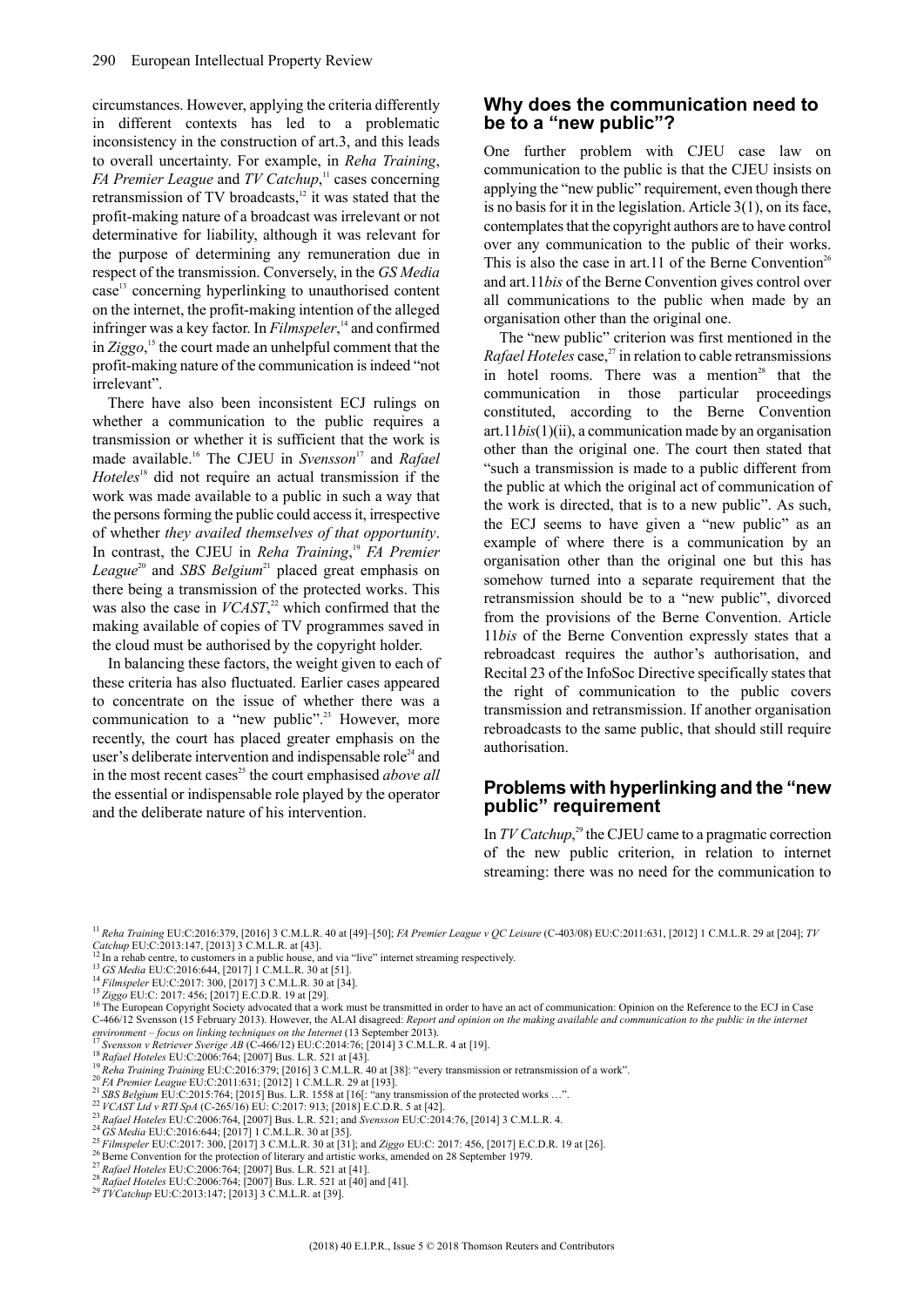be directed at a new public if the work was retransmitted using different technical means. Unfortunately, by doing so, the court only reinforced the need to satisfy the "new public" requirement in other circumstances. Accordingly, in *Svensson*,<sup>30</sup> the ECJ insisted on applying the "new public" criterion to hyperlinking on the internet. It ruled that hyperlinking to third-party content that is freely accessible on the internet with the consent of the right holder is not a communication to the public because, where a work is transmitted by the same technical means as the initial communication, there is a need for the work to be communicated to a "new public".<sup>31</sup> This position was confirmed in *Bestwater*, <sup>32</sup> in relation to framed or embedded material.

One consequence of introducing a "new public" requirement in this way for hyperlinking cases is that the communication to the public right becomes exhausted. Once an owner has placed the work on the internet without restrictions, it is accessible to any internet user around the world, so there can never be a "new public" and the communication to the public right cannot be invoked. This is contrary to art.3(3) of the InfoSoc Directive, which expressly states that the communication to the public right is not to be exhausted by virtue of a communication of the works.

The *Svensson* ruling caused concern because it could have allowed users to link to all freely available internet content, regardless of its legitimacy, which would have a negative effect on IP protection. In turn, this could have encouraged the use of more access restrictions such as pay walls to prevent online works being considered "freely accessible", which would have a negative impact on the proper functioning of the internet.

### *GS Media***—the CJEU incorporates subjective criteria into communication to the public in order to mitigate the effects of** *Svensson*

The CJEU had an opportunity to rectify these issues in *GS Media*, a case about hyperlinking to copyright protected photographs that had been leaked on to the internet without the owner's permission. However, the court declined to say expressly that *Svensson* was wrong, and confirmed that the "new public" requirement was applicable in hyperlinking cases because the hyperlink and the original website use the same technical means.<sup>33</sup> Instead, the court confirmed that an individual assessment of a number of interdependent criteria had to be made on the facts of each case, and there could be a communication to the public if: (1) the person knew or ought to have known that the hyperlink he posted provided access to a

work illegally placed on the internet; or (2) the link circumvented access restrictions. If the hyperlink is posted for profit, the operator is presumed to have carried out "necessary checks" so has a rebuttable presumption of knowledge. This is akin to constructive knowledge for commercial operators who are assumed to have the means to carry out the necessary checks as to the legitimacy of linked content. As such the CJEU has created a notice and takedown regime in relation to hyperlinking as well as an *ex ante* duty of care for those using hyperlinks for commercial purposes.

The *GS Media* ruling was clearly an attempt by the CJEU to mitigate some of the harsh consequences of *Svensson* and to strike a balance between the protection of copyright and the free workings of the internet. The distribution of pirated content on the internet is a huge issue for copyright owners, and the CJEU's desire to find liability for companies who blatantly profit from it is admirable. It is the CJEU's method in reaching this decision that is questionable. The CJEU has used "knowledge" and "profit-making intention" criteria in its determination of communication to the public in order to draw a pragmatic distinction between innocent internet users and those who profit from the secondary distribution of unauthorised copyright works. These subjective criteria allow the court to come up with a results-oriented finding in the circumstances of the case, dependent on whether the activities of the infringer are deemed objectionable or not. However, subjective concepts such as knowledge (direct or constructive), profit-making and intention should have no place in communication to the public. There is nothing to support these criteria in art.  $3(1)$  of the InfoSoc Directive, and it is traditionally considered to be a strict liability primary copyright infringement. By introducing these elements into communication to the public, the CJEU appears to have downgraded a primary copyright infringement into something more akin to unfair competition or tortious practice, where the defendant is only liable if it knowingly acted wrongly.

Admittedly, the CJEU in *GS Media* is not the first court to introduce concepts of knowledge and material intervention into these types of considerations. Kitchin J in *Twentieth Century Fox v Newzbin*<sup>34</sup> ruled that the operator of the Newzbin website, which indexed the contents of Usenet but did not provide or upload any files,<sup>35</sup> was not providing a passive service but was liable for communication to the public because it had "intervened in a highly material way" to make the infringing films available to a new audience. Moreover, it had provided the service in full knowledge of the consequences of its actions.<sup>36</sup> Mr Justice Arnold followed in *EMI*  $v$  *BskyB*<sup>37</sup>, stating that peer to peer file-sharing

<sup>30</sup> *Svensson* EU:C:2014:76; [2014] 3 C.M.L.R. 4 at [24] and [31].

<sup>31</sup> *Svensson* EU:C:2014:76; [2014] 3 C.M.L.R. 4 at [24].

<sup>32</sup> *BestWater International v Mebes* (C-348/13) EU:C:2014:2315 at [15].

<sup>33</sup> *Svensson* EU:C:2014:76; [2014] 3 C.M.L.R. 4 at [42].

<sup>34</sup> *Twentieth Century Fox v Newzbin* [2010] EWHC 608 (Ch); [2010] E.C.C. 13.

<sup>35</sup> See *Newzbin* [2010] EWHC 608 (Ch); [2010] E.C.C. 13 at [19] and [20].

<sup>36</sup> *Newzbin* [2010] EWHC 608 (Ch); [2010] E.C.C. 13 at [125].

<sup>37</sup> *EMI Records Ltd v British Sky Broadcasting Ltd* [2013] EWHC 379 (Ch); [2013] Bus. L.R. 884 at [45] and [47].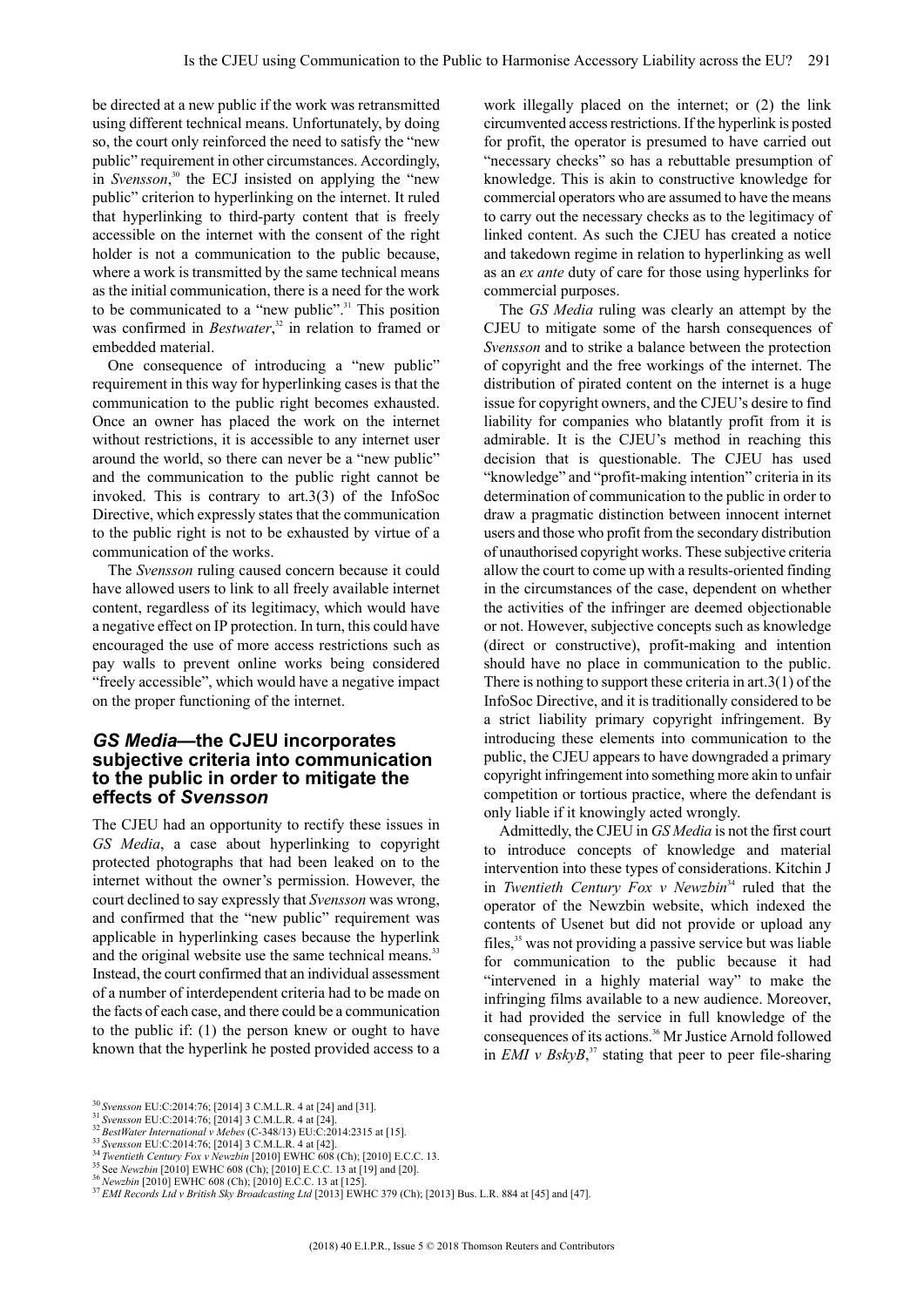operators were communicating to the public because they intervened in full knowledge of the consequences of their actions to give others access to copyright works. The CJEU also mentioned these concepts in *Rafael Hoteles*<sup>38</sup>:

"[T]he hotel … *intervenes, in full knowledge* of the consequences of its action, to give access to the protected work to its customers. In the absence of the *intervention*, its customers … would not, in principle, be able to enjoy the broadcast work."

Nevertheless, the CJEU in *GS Media* has gone further and elevated these concepts into mandatory elements of the multi-factorial test for a primary copyright infringement, despite having no support in the InfoSoc Directive.

## **Was there another way?**

Another possible way of getting to the same result in *GS Media* might have been to restrict communication to the public to material intervention in the actual transmission. This was the position advocated by the European Copyright Society before *Svensson*<sup>39</sup> and by Advocate General Wathelet, who thought that linking should not be an act of communication because it does not make anything available: it just facilitates the finding of the work that someone else has made available.<sup>40</sup> This position is also supported by Recital 23 of the InfoSoc Directive, which says that the right of communication to the public should cover any transmission and retransmission of the work but no other acts.<sup>41</sup>

Any liability for linking activities could then be left to accessory liability. This is the likely position in the US where there is no specific right of communication or making available to the public but there is contributory liability if an operator has knowledge and makes a material contribution to the infringement of another. This still provides a takedown and notice regime for hyperlinking but without the dangers of primary copyright liability.

The major problem with that approach is the lack of harmonisation in relation to accessory liability across the EU. It remains a matter for national law and is not available in some Member States. As such, many of the judges in the CJEU, as well as the parties and legal representatives, are unfamiliar with the concept and may have inadvertently merged it into the issue of primary infringement.

## **Is the CJEU merging communication to the public with accessory liability?**

#### *The Filmspeler case*

In *Stichting Brein v Filmspeler<sup>42</sup>* the CJEU recently expanded the concept of communication to the public to cover the sale of multi-media players pre-installed with add-ons containing hyperlinks to websites, which hosted unauthorised copyright material. This was not the provision of mere physical facilities for enabling a communication, which Recital 27 of the InfoSoc Directive says cannot be a communication to the public. The court emphasised $43$  that the players were sold in full knowledge that the hyperlinks gave access to illegally published works and this was clearly done in order to make a profit. The seller provided an *intervention* (but not an indispensable intervention) that provided a significant means to enable a link to be established between the copyright infringing servers and the user. Without that intervention the users would find it difficult to benefit from copyright-protected works. This again incorporates knowledge and profit-making intention into consideration of communication to the public.

This ruling gives a broad and pragmatic interpretation of communication to the public, stretching it to cover not only the posting of hyperlinks on a website but also the sale of multimedia players installed with hyperlinks. Moreover, it also now incorporates hyperlinks that facilitate users to access infringing material even if the seller's intervention was not crucial. To a UK lawyer, this is even an extension of accessory liability, where mere facilitation of an infringement is deemed insufficient.<sup>44</sup>

## *The Pirate Bay case*

Most recently, in *Stichting Brein v Ziggo*, <sup>45</sup> the CJEU determined that communication to the public covers operators such as The Pirate Bay (TPB) that make available and manage a sharing platform, which indexes metadata relating to protected works and the provision of a search engine, which allows users to locate and share them in a peer to peer network. Szpunar in his Opinion<sup>46</sup> added that this liability applied if the operator was aware that material was being made available on the network without the consent of the copyright holder and takes no action to prevent access. The CJEU did not specifically include these elements in its answer to the referred question, but stated<sup> $47$ </sup> that it can be inferred from the case law that, as a rule, any act by which a user, with full knowledge of the relevant facts, provides its clients with

<sup>38</sup> *Rafael Hoteles* EU:C:2006:764; [2007] Bus. L.R. 521 at [41] (emphasis added).

<sup>&</sup>lt;sup>39</sup> Opinion of the European Copyright Society (15 February 2013).

 $40$  Opinion of A.G. at [54].

 $4<sup>4</sup>$  Recital 23 implies that making available is a separate act that should be dealt with under art.3(2).

<sup>42</sup> *Filmspeler* EU:C:2017: 300, [2017] 3 C.M.L.R. 30 at [50] and [51].

*A*<sup>43</sup> *Filmspeler* EU:C:2017: 300, [2017] 3 C.M.L.R. 30 at [50] and [51].

<sup>44</sup> *CBS Songs v Amstrad Consumer Electronics Plc* [1988] R.P.C. 567 HL.

<sup>45</sup> *Stichting Brein v Ziggo BV* EU:C: 2017: 456; [2017] E.C.D.R. 19.

<sup>46</sup> Opinion of A.G. Szpunar in *Stichting Brein* EU:C:2017:99; [2017] E.C.D.R. 13 at [85]

<sup>47</sup> *Stichting Brein v Ziggo BV* EU:C: 2017: 456; [2017] E.C.D.R. 19 at [34].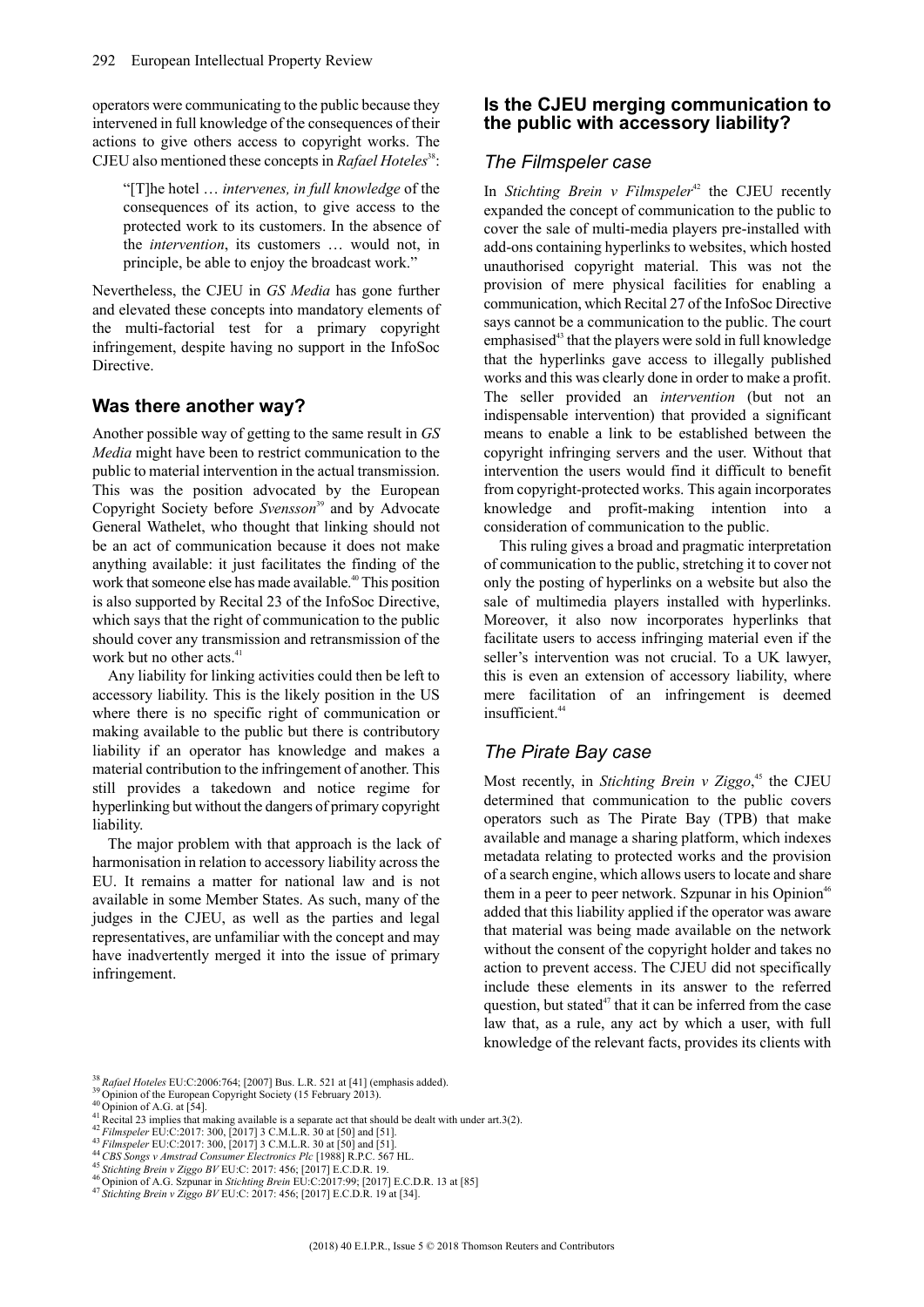access to protected works is liable to constitute an "act of communication". The CJEU has, however, avoided including any sort of knowledge presumption in these circumstances, presumably because of the hosting defence and prohibition on general monitoring contained within the E-Commerce Directive. 48

The Advocate General (A.G.) specifically acknowledged that TPB is only an intermediary because it does not make the works available itself: it is not involved in any uploading or downloading of the materials (which is done by a network of users) and the works are transmitted from the users' computers. However, the A.G. thought that, from the moment the operator has actual knowledge of a breach of copyright and takes no action, its conduct is an intentional act that expressly allows the continued and illegal making available of that work. The AG again placed a big emphasis on the deliberate nature of TPB's intervention and its role in arranging the system,<sup>49</sup> such that, without TPB, the network would be more complex and less efficient. The CJEU<sup>50</sup> also accepted that the works were placed online by the users. However, TPB did not escape liability because they made available and managed the online sharing platform and intervened with full knowledge of the consequences of their conduct to provide access to the content by indexing the files which allowed the user to locate the works and share them on the peer-to-peer network. As such, it played an essential role in making the works available<sup>51</sup>. It confirmed $^{52}$  that TPB cannot be considered to be making a "mere provision" of physical facilities under Recital 27 but instead plays an essential role by indexing and cataloguing works and deleting obsolete and faulty content.

Again, this reasoning makes operators of peer-to-peer networks such as TPB liable for primary copyright infringement, even though they do not host the material themselves and facilitate access to copyright infringing works made available by others. In this way, the CJEU seems to be equating communicating to the public with knowingly assisting others to share unauthorised online content.

There are two separate issues that both the Advocate General and CJEU appear to be conflating: (1) whether there is a communication to the public; and (2) if so, who is liable? Arnold J in *EMI v BSkyB*<sup>53</sup> specifically thought that it was possible that more than one person might be involved in an act of communication to the public, i.e. the operators, who provide the specific mechanism, and the users, who provide the actual content. Unfortunately, the A.G. and CJEU have not fully differentiated the role of each participant in the alleged communication. Instead the A.G. specifically says<sup>54</sup> that TPB should be considered

"simultaneously and jointly with the users of the network, as originating the making available to the public". That appears to be a statement of accessory liability and not a statement regarding communication to the public. Similarly, the CJEU appears to be saying that knowingly managing facilities, which play an essential role in allowing users to share unauthorised content, is a communication to the public. This appears much closer to accessory liability than strict copyright infringement.

In the UK case regarding the blocking injunction against TPB, *Dramatico Entertainment v BskyB*, <sup>55</sup> the court did not expressly rule on whether TPB was communicating to the public, instead holding it liable as a joint tortfeasor or for authorising the infringements of its users. The CJEU cannot, however, follow this line of reasoning because it has no jurisdiction over questions of accessory liability. Instead, the A.G. specifically advocates a harmonised answer across the EU and tries to create this by extending the scope of communication to the public to incorporate those who knowingly assist in another's communication.

It is unlikely that many would fault the practical outcome of the CJEU ruling in finding a business like TPB liable, particularly because it confirms the high level of protection for right holders that is envisaged by EU law. This mirrors the approach taken by the European Commission in its Digital Single Market strategy, which includes proposals for online platforms to do more to tackle online infringements in order address the "value gap" and to help the creative industry reap the rewards of its work. Copyright owners will also welcome the decision as it continues the trend of broadening the scope of communication to the public where the infringers' conduct is considered objectionable enough. However, the result appears to be an attempt by the CJEU to harmonise accessory liability across the EU and/or overcome a gap in liability for "knowingly sharing infringing content online" by shoehorning knowledge and other subjective criteria into communication to the public. In this respect the CJEU is not interpreting the existing legislation but overstepping the mark and inventing its own law.

#### **What is next?**

A more appropriate method of achieving an EU approach to this issue would be revised legislation, introducing a harmonised approach to accessory liability and/or a new infringement of knowingly sharing infringing content online. Unfortunately, it is unlikely that the EU will legislate in this way in the near future. We therefore appear to have ended up with a judge-made principle of accessory liability squeezed into communication to the

<sup>49</sup> Opinion of A.G. Szpunar in *Stichting Brein* EU:C:2017:99; [2017] E.C.D.R. 13 at [50].

<sup>52</sup> Opinion of A.G. Szpunar in *Stichting Brein* EU:C:2017:99; [2017] E.C.D.R. 13 at [38].

<sup>48</sup> Directive on E-Commerce 2000/31 arts 14 and 51.

<sup>50</sup> Opinion of A.G. Szpunar in *Stichting Brein* EU:C:2017:99; [2017] E.C.D.R. 13 at [36].

<sup>51</sup> Opinion of A.G. Szpunar in *Stichting Brein* EU:C:2017:99; [2017] E.C.D.R. 13 at [37].

<sup>53</sup> Opinion of A.G. Szpunar in *Stichting Brein* EU:C:2017:99; [2017] E.C.D.R. 13 at [46].

<sup>54</sup> Opinion of A.G. Szpunar in *Stichting Brein* EU:C:2017:99; [2017] E.C.D.R. 13 at [53].

<sup>55</sup> *Dramatico Entertainment v BskyB* [2012] EWHC 268 (Ch).